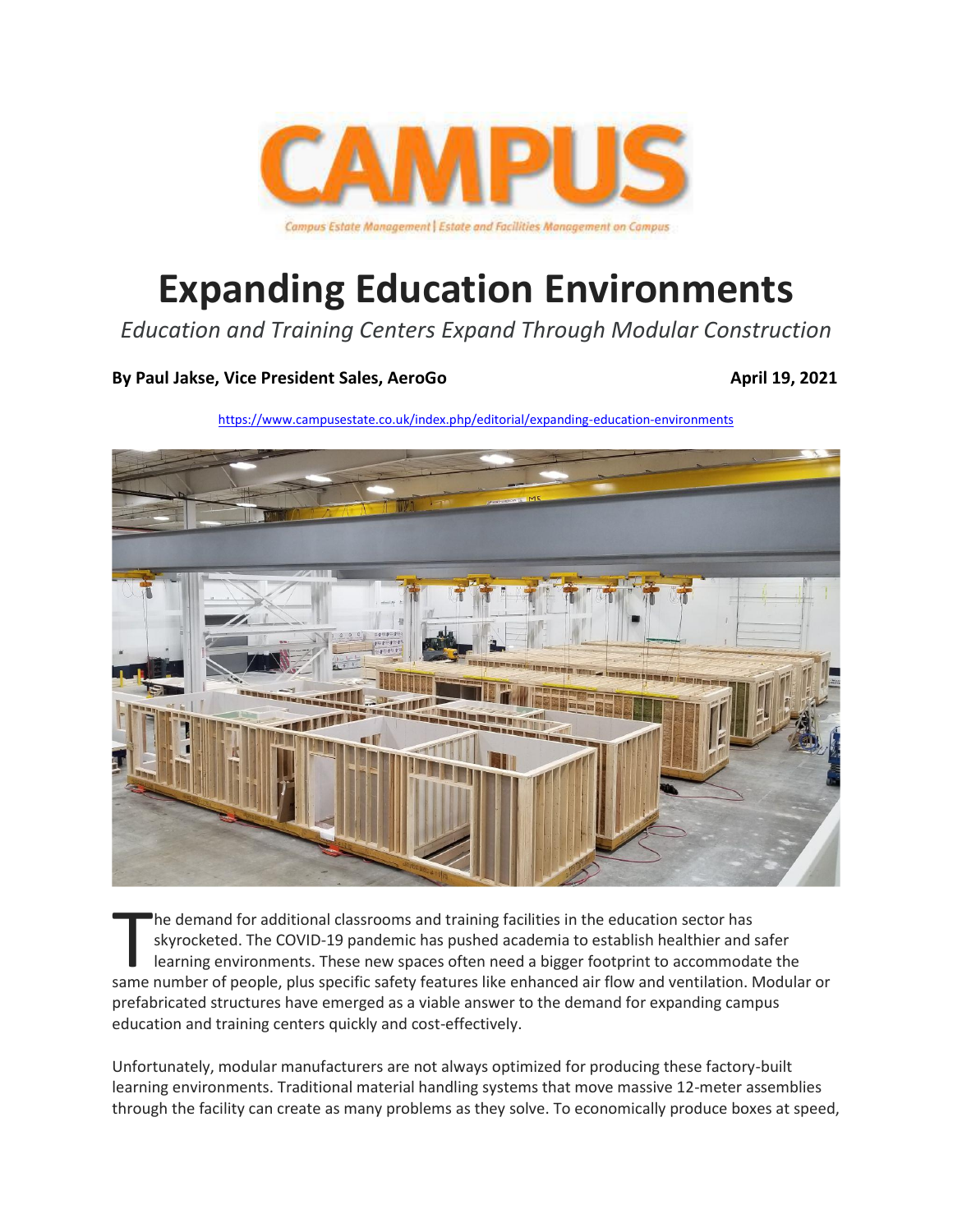manufacturing facilities have turned to a tool that capitalizes on the strengths of the prefab process: the air caster.

The science of air-prefabricated modular structures fill the gap between long-term building projects and short-term space requirements. Built in controlled factory environments where weather is not a mitigating factor, the structure can be produced faster, safer, and more economically than with traditional on-site construction. In fact, a report from industry advisory group McKinsey & Co. found that "modular construction can cut schedule by 20–50 percent and costs by 20 percent," positioning it as an ideal method to meet the immediate demand for versatile training and education spaces.

## **The science of air**

Air casters help to fast-track more modular structures through the production line and onto the campus by reducing friction. Air casters are donut-shaped bags that fill with standard compressed air. Once fully inflated, the air leaks between the bag and the floor until the structure is lifted on an ultrathin film of air no thicker than a business card. The friction coefficient is reduced to less than one percent, allowing the structure to glide like a puck on an air hockey table, with almost no resistance from the floor surface. Once floating, even a structure 13 meters long weighing 30 metric tons can be moved from one station to another without need of a crane, forklift, chain – or even very many people. "Just grab a few more casters, put some air into them, and boom, move," says John McElroy, process engineering manager at Plant Prefab. This U.S.-based manufacturer designs and builds bespoke, high-end modular buildings and uses air casters in its own production processes. A single operator exerting no more than 2 to 11 kg of force can move and position a load weighing as much as 2 metric tons. Moving heavier loads requires only a modest increase in the number of additional air caster modules and operators.

## **The economics of air**

Air casters power a degree of plant design flexibility that is impossible with other material handling systems. This flexibility, in turn, can power operational, labor, and cost efficiencies that wouldn't otherwise be possible. "Perhaps the fundamental benefit of air casters is the ability to design creative plants," says Jason Carter, president of advisory firm The Mod Coach, which works with modular manufacturers to improve factory design.

Air casters benefit production processes in five specific ways:

1. Air casters make it easier to move heavy and lengthy structures. "One of the most difficult and costly challenges in prefab is moving large volumetric pieces," says McElroy. Because modular assemblies are so cumbersome to move, they require larger and more expensive material handling systems like cranes, forklifts or chain systems. Worse, the cost of the material handling system increases at a disproportionate rate as the size and weight of the assembly grows. "As a crane needs to become bigger to pick up heavier boxes, the cost increase for the crane to handle more weight is not a linear scale relative to the weight," McElroy explains. "The cost increases almost on an exponential scale." An air caster system, by contrast, is based on a single principle: compressed air motion. Operators can move heavier items just by adding more air caster modules. Here, the cost progression is linear relative to weight increases. Once floating, a structure as much as 13 meters long weighing 30 metric tons can be moved from one station to another without need of a crane, forklift, chain, or even very many people. Air casters are so small, lightweight, and easy to manage, they require no operator certification and minimal training.